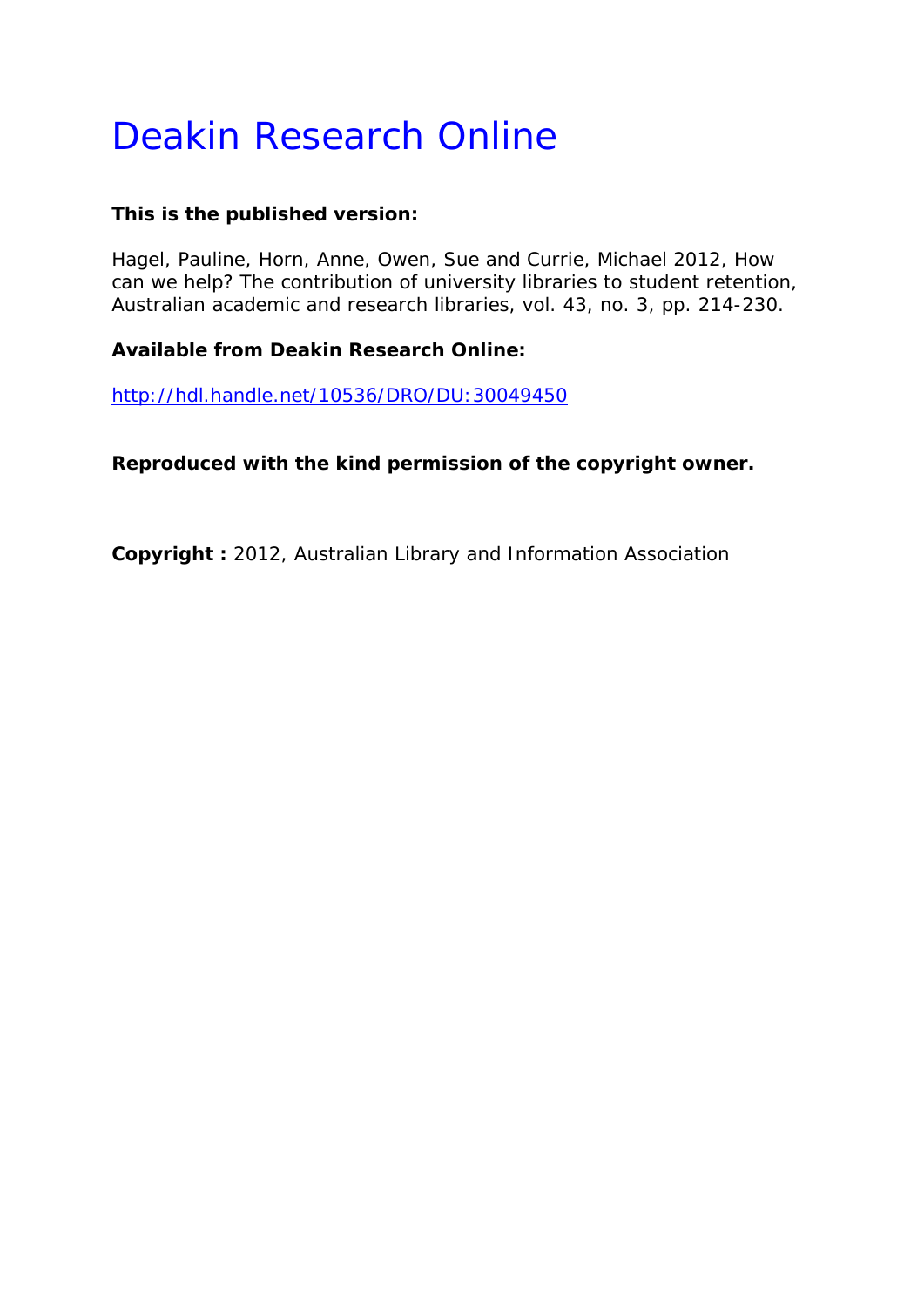# 'HOW CAN WE HELP?' THE CONTRIBUTION OF UNIVERSITY LIBRARIES TO STUDENT RETENTION

#### *Pauline Hagel, Anne Horn, Sue Owen, Michael Currie*

The Australian Government's Higher Education Participation and Partnerships Program aims to encourage greater participation of students from low socioeconomic backgrounds in higher education. Historically, participation and retention rates of students from underrepresented groups have been less than for the majority of school leavers. Universities are now intensifying their efforts to improve retention, and expect all parts of their institutions, including the university library, to contribute. Through a review of conceptual and empirical literature, this paper identifies five potential means by which a library may contribute to student retention and concludes by outlining one library's approach to investigating its contribution.

Anne Horn, University Librarian/Executive Director, Academic Support, Deakin University, Locked Bag 20000, Geelong, VIC 3220

Email: anne.horn@deakin.edu.au

## INTRODUCTION

Scrolling through the day's calendar University Librarian, 'Carla Johnson', notes that she has a mid-morning meeting with the Director of Student Equity. On their agenda for this meeting is a discussion about the Australian Government's Higher Education Participation and Partnerships Program (HEPPP) from which money is available for university initiatives to encourage participation. The HEPPP funds were announced as part of package of measures aimed at reaching the Government's target; that by 2020 students of low socioeconomic status (SES) backgrounds will comprise 20 per cent of undergraduate enrolments (Commonwealth of Australia, 2009). The Student Equity unit have already suggested that the library conduct a project under the HEPPP guidelines to investigate the barriers to information access faced by off-campus enrolled students at the university.

Carla's gaze moves to her much read copy of the 'Bradley Review' in which a further target was recommended; that by 2020 at least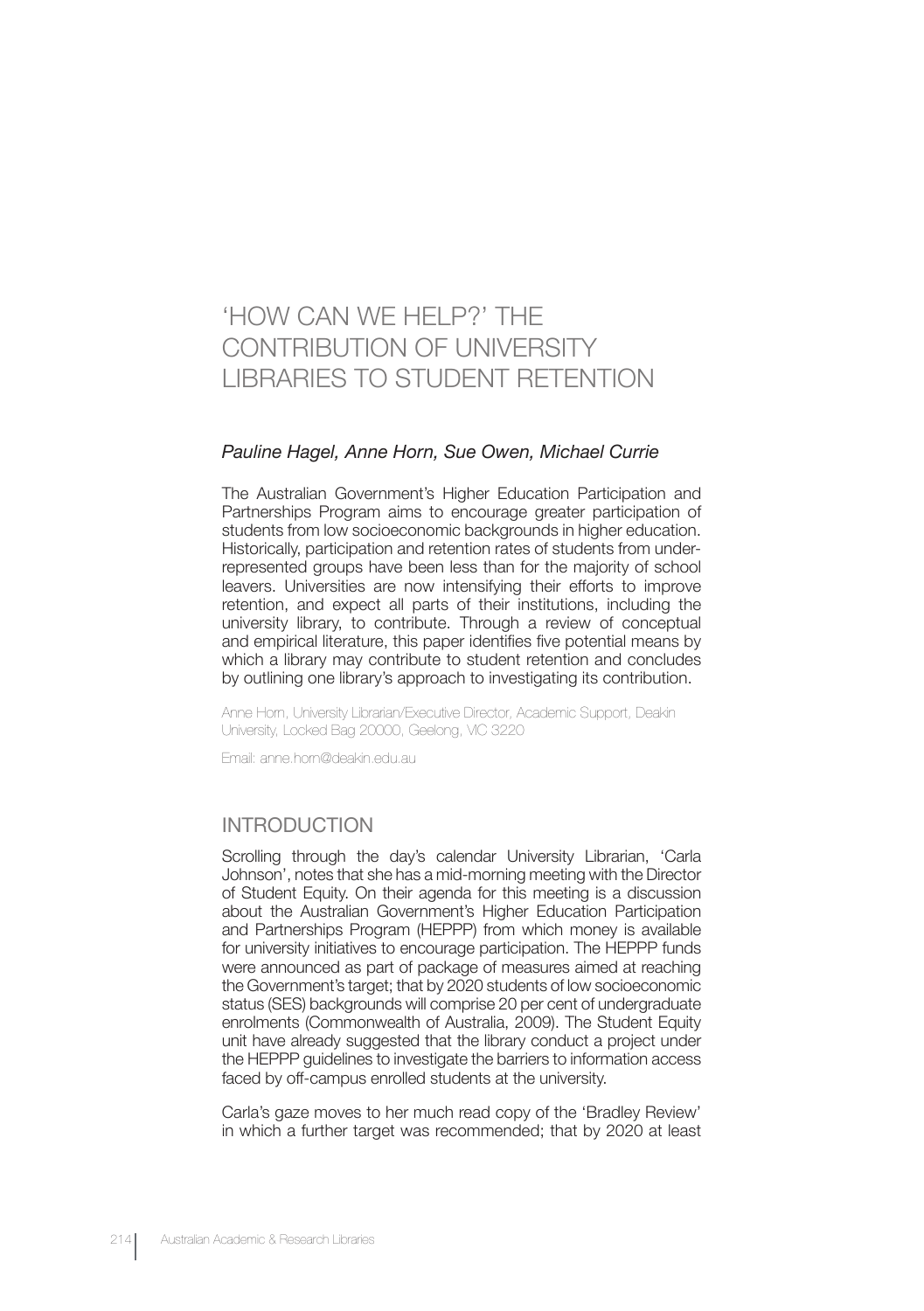40 per cent of 25-34 year olds have at least a bachelor's degree (Bradley, Noonan, Nugent & Scales, 2008). She fully appreciates the challenge: to achieve both participation goals and graduation goals, Australian universities will have to find ways of better supporting and retaining students. Carla is well aware of the statistics on retention which indicate that eligible students from low SES backgrounds receive lower rates of offers for an undergraduate place at university, have higher rates of deferral and lower rates of retention (DEEWR, 2010). Similarly, due to the connections between SES status, geographic location and enrolment mode, students from regional and remote locations and those who enrol off-campus (i.e., by distance education) appear to have lower rates of retention than average (Parliament of Victoria, 2009). As her university has a large offcampus cohort, Carla knows that addressing the retention of these students should contribute also to efforts to improve the retention of students of low SES backgrounds.

Carla continues to contemplate the problem of retention. Surely there are complex reasons for non-retention? Sometimes students make the wrong course choice. Sometimes they defer for personal reasons. There must be many different drivers of retention, with only some in the control of the university, and fewer still that can be influenced by a university library.

Her musings are interrupted by a phone call from the Vice-Chancellor's office. An upcoming University Review requires the library to submit a 'Library Self Study'. The first draft has been prepared but the VC now wants all divisional reports to include specific reference to the division's contributions to the University's participation and retention rates for students of low SES background.

Later Carla's attention is drawn to a 'pdf' on her iPad of a 2010 report from the Association of College and Research Librarians (ACRL). It outlines a research agenda aimed at demonstrating how libraries can establish their contribution to retention and other student outcomes through the collection of institutional and library use data. She is aware of other university libraries investing in information systems to allow them to collect 'library use' data. Is this where the library should be devoting its attention and resources?

In light of the different information sources and advice, Carla concludes that any attempt to investigate the impact of libraries on student outcomes must be fully informed by a robust understanding of how a library may best contribute to improved rates of retention. She decides on her first step: to commission a literature review that covers recent papers and reports about meanings, theories and models of retention and a library's role in retention. Carla also decides that the review should include an examination of the findings of empirical papers that have adopted the approaches advocated by the ACRL.

The literature review begins....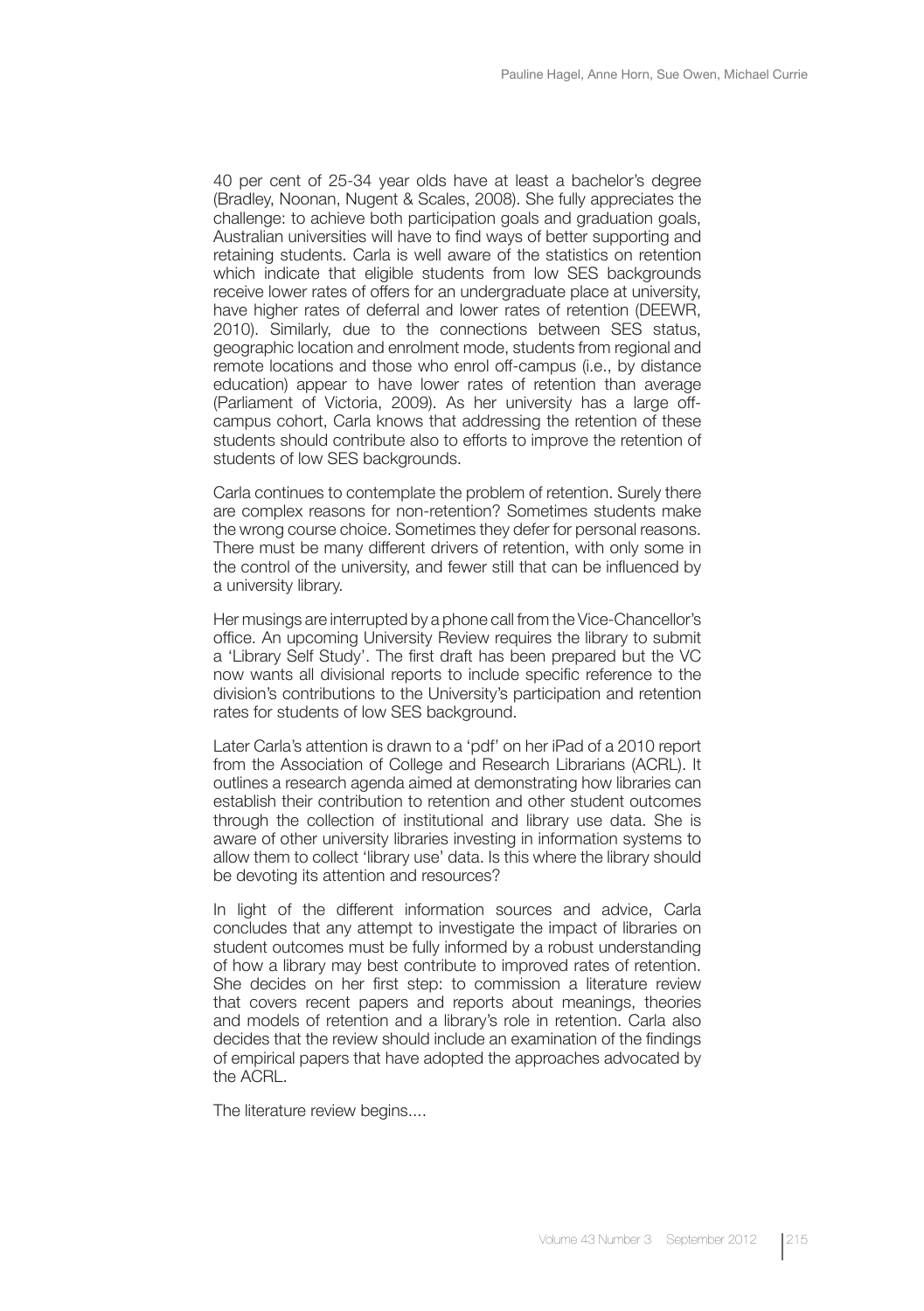# RETENTION – MEANINGS, THEORIES AND DRIVERS

Retention is complex: the meaning of retention may differ for students and institutions. When a student withdraws they are recorded as a loss in a university's retention statistics. This occurs regardless of the student's next step. However, a student may be 'taking a break' to earn the finances required to continue studying (Breier, 2010) and planning to complete at a later point (Christie et al., 2004; McInnis et al., 2000). Alternatively, students may withdraw before completion because they have achieved their personal goals already (McInnis et al., 2000). Irrespective of how students see their own withdrawal decisions, institutions face substantial negative consequences arising from low retention (including for their finances, planning and reputations). Their mission is to successfully graduate students. Consequently, theories of student retention commonly focus on what institutions need to do to maximise student retention.

An influential model for understanding student retention is Tinto's (1993) social interaction model, which theorises retention as being influenced by a student's sense of connection to an institution. Retention is viewed in the model as a longitudinal process during which positive experiences of integration, both academic and social, reinforce the student's commitment while negative experiences weaken commitment (Tinto, 1993). The model also recognises that students bring with them various attributes (e.g., demographic, values, motivation, resources and prior educational attainment) that influence their integration with the institution (Tinto, 1993).

More recent 'multicultural' theories challenge the assumption implied in Tinto's model that students need to integrate with the institution. Rather, multicultural theories emphasise the changes that should occur to universities so that they reflect and encompass the many cultures and social backgrounds of their students (Maldonado, Rhoads & Buenavista, 2005; Zepke & Leach, 2005). Some students may be alienated by a university's embedded values, language, or practices (Gilardi & Guglielmetti, 2011), feel that their tacit knowledge and practices are undervalued by the university (Thomas, 2002), or lack the familiarity and proficiency with academic culture, practices and conventions that are important to success in higher education (Collier & Morgan, 2008). This may be particularly true for those students who are the first in their family to attend university. Therefore, a multicultural perspective is important for understanding the issue of retention for traditionally underrepresented groups in higher education.

In summary, the different perspectives and theories of retention suggest that both students and institutions may need to adapt and that personal, situational and institutional factors may impact on institutional retention rates. Personal and situational factors may include academic ability and preparedness, family background, aspirations, study habits, college expectations, work status, place of residence, gender, marital status, ethnicity and financial situation (Aird, Miller, van Megan & Buys, 2010; Breier, 2010; Christie et al.,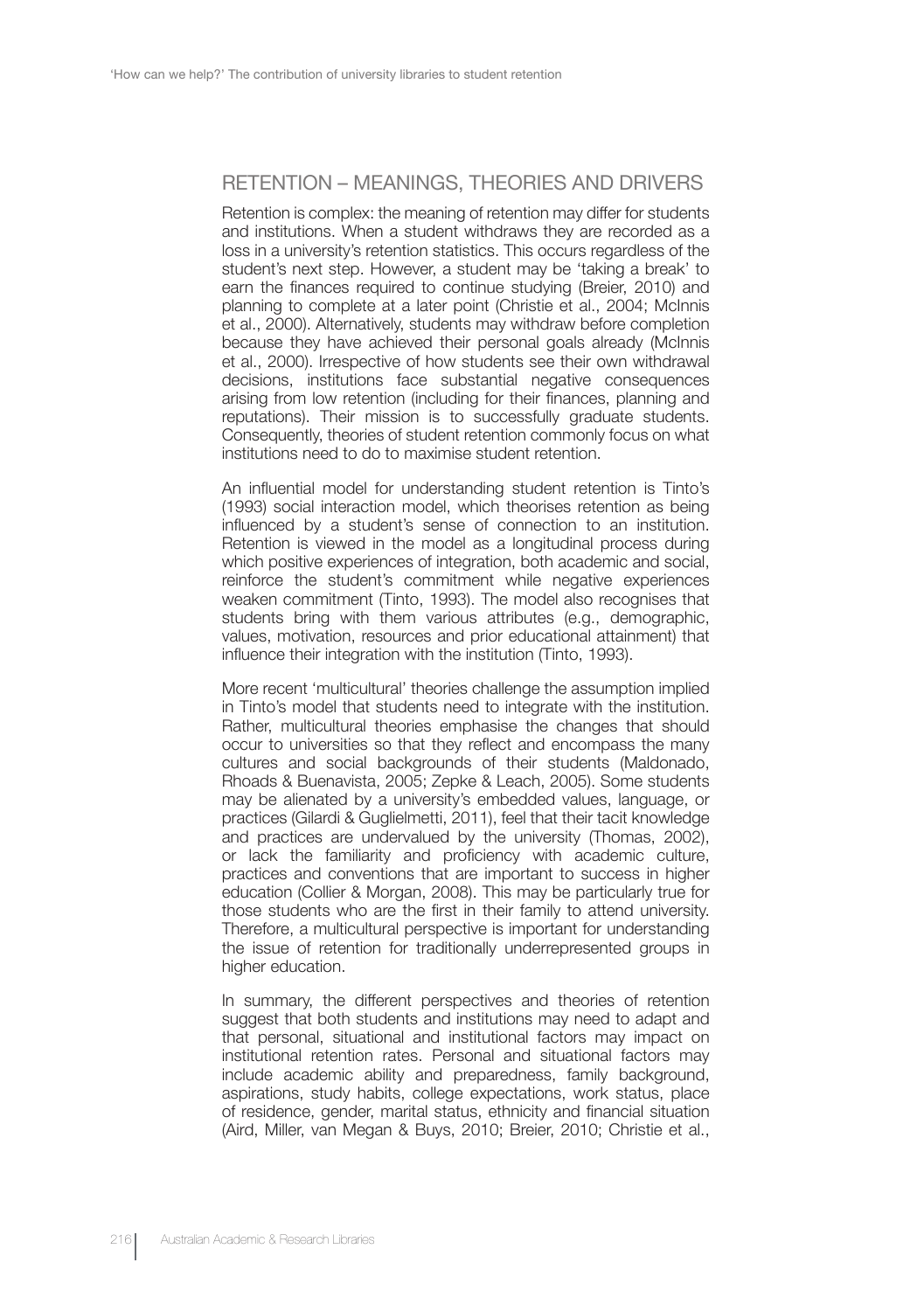2004; Woodley, 2004). Institutional factors include the age and selectivity of the institution, teaching standards, subjects taught, student accommodation, facilities, assessment procedures, teaching and delivery methods, course structures, support services, values and cultural inclusiveness (Aird et al., 2010; Maldonado et al., 2005; Christie et al., 2004; Woodley, 2004).

In Tinto's (1993) model, personal and institutional factors either integrate and enhance the commitment of students or alienate and weaken their commitment. Students may regularly reassess their commitment to completing their university course in response to various push-pull factors (Clegg, Bradley & Smith, 2006). In some cases, particular events may arise that trigger students to actually make the decision to leave or defer their studies (Castles, 2004). For example, personal triggers may arise from opportunities (e.g., overseas travel or job offers), trauma (e.g., sickness, bereavement) or situational factors (e.g., unemployment or financial constraints) (Christie et al., 2004). Institutional triggers may include course availability, class schedules, or due dates for tuition fee payments, examinations or assignments (Simpson 2004; Breier 2010).

A student's withdrawal decision is unlikely to result from a single event or factor (Glogowska, Young & Lockyer, 2007). However, universities may be able to improve retention not only by working to enhance the general commitment of students to their studies and their institutions, but also by anticipating how particular administrative and academic events may trigger some students to leave.

#### *The institutional role in retention – support provision*

Institutions can influence retention by the support they provide students**.** This is evidenced by recent Australian Council for Educational Research (ACER) (2011) data about the experience of Australian undergraduate students that indicated those who reported feeling less supported by their institutions were more likely to express departure intentions before graduation than those who felt more than a medium level of support (39 and 21 per cent, respectively).

Support is important at all stages of the student cycle, including transition, during semester and post assessment periods (Nelson et al., 2012). An effective system of support will involve assisting students to feel comfortable with institutional behaviours; providing students with accurate enrolment advice and effective orientation and induction programs; assisting students form academic communities; promoting regular and meaningful contact between students and teachers in and out of the classroom; and supporting the quality of teaching (Zepke & Leach, 2005).

Critical to retention is the support that is provided in the form of good teaching - including curricula and assessments that challenge students to learn, and effective and timely feedback (ACER 2011). Support through good teaching is vital for students' positive experience of university (ACER 2011) and their persistence and success (Zepke & Leach, 2010; Kuh & Gonyea, 2003).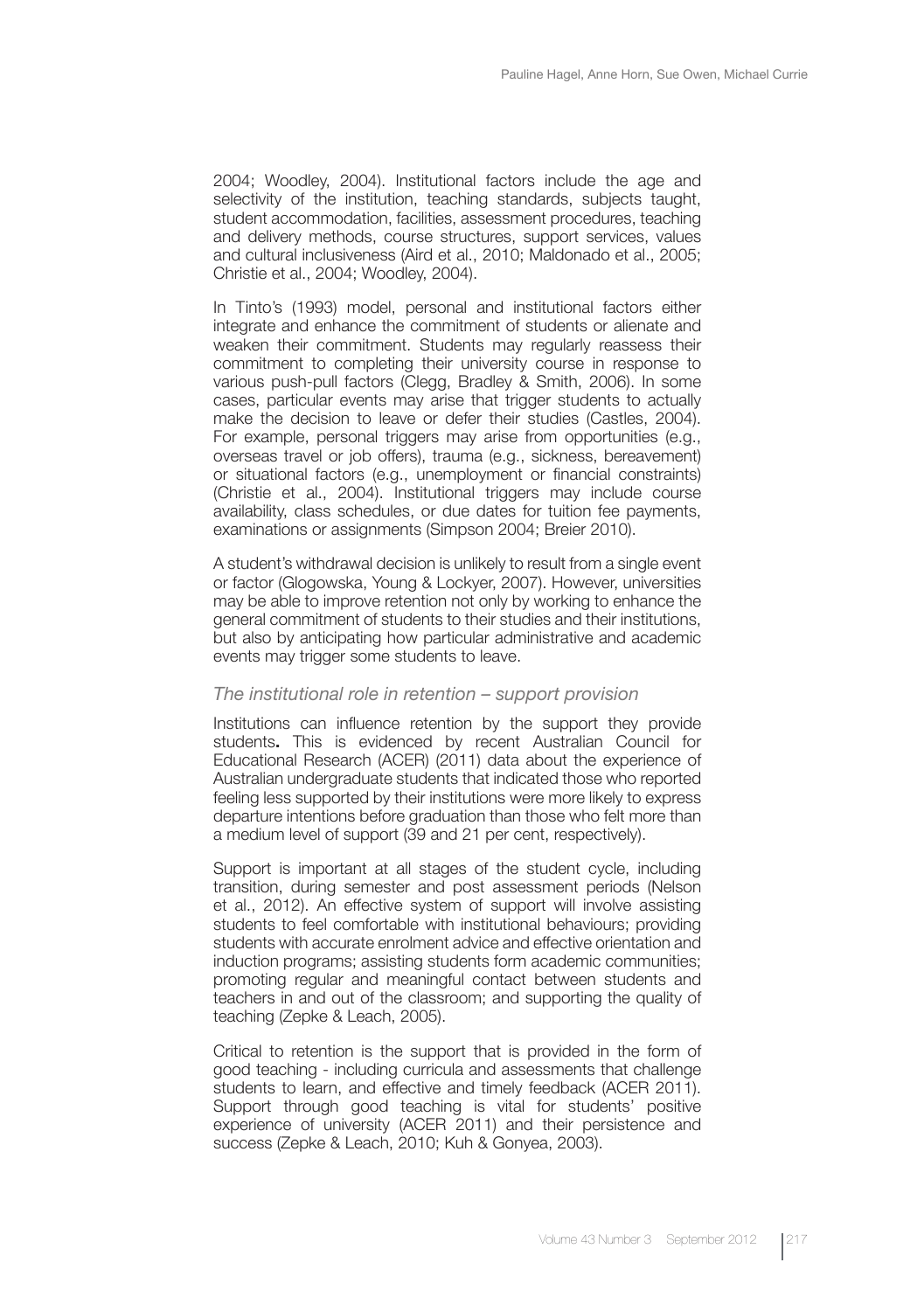However, academic support is not just provided by discipline teachers: it involves a range of professional services including the library, English language support and peer mentoring schemes (Zepke & Leach, 2005). Further, while academic support may be central for students' persistence, students may also require support through various services including child care, pastoral care, financial aid, counselling, health, housing, employment and social clubs (Zepke & Leach, 2005).

Effective support is also proactive. As discussed previously, some events that trigger withdrawal occur in predictable patterns in a student's life cycle at university. This predictability suggests that universities can be proactive by anticipating students' support needs at critical points including fee payment times (Breier, 2010) or assignment submission and exam times (Nelson et al., 2012). Universities may also provide support reactively in 'retrieving' students who have disengaged with their academic program by not completing assignments (Simpson, 2004) or failing examinations (Nelson et al., 2012).

Proactive support is important because often the students who most need assistance do not seek it (Tones et al., 2009; Simpson, 2004). Non-use of support is widespread. The ACER reported that 30 per cent of students did not use a learning support service in 2010, and 10 per cent of first-year students did not seek any support from academic staff. Further, in their study, Christie et al. (2004) reported that only one-third of students sought advice before withdrawing.

There are complex reasons why students do not make use of institutional support. These reasons include lack of confidence, the desire to demonstrate self-coping skills and preference for noninstitutional sources of support (Clegg et al., 2006; Carnwell, 2000). Thus effective support must cater for student diversity (Christie et al., 2004), be respectful of the learning students bring with them (Zepke & Leach, 2005) and allow for student agency and independence (Maldonado et al., 2005).

#### *Can libraries influence retention?*

University libraries are expected to contribute to retention and other student outcomes and demonstrate that they do so (ACRL, 2010). The literature reviewed suggests several key means by which libraries can contribute to retention. These means include:

- working in close partnership with teachers in the delivery of academic programs that help students commit to and engage with their academic studies;
- catering for diverse student groups in the conception and design of services;
- ensuring emerging technologies such as e-books do not disadvantage some groups;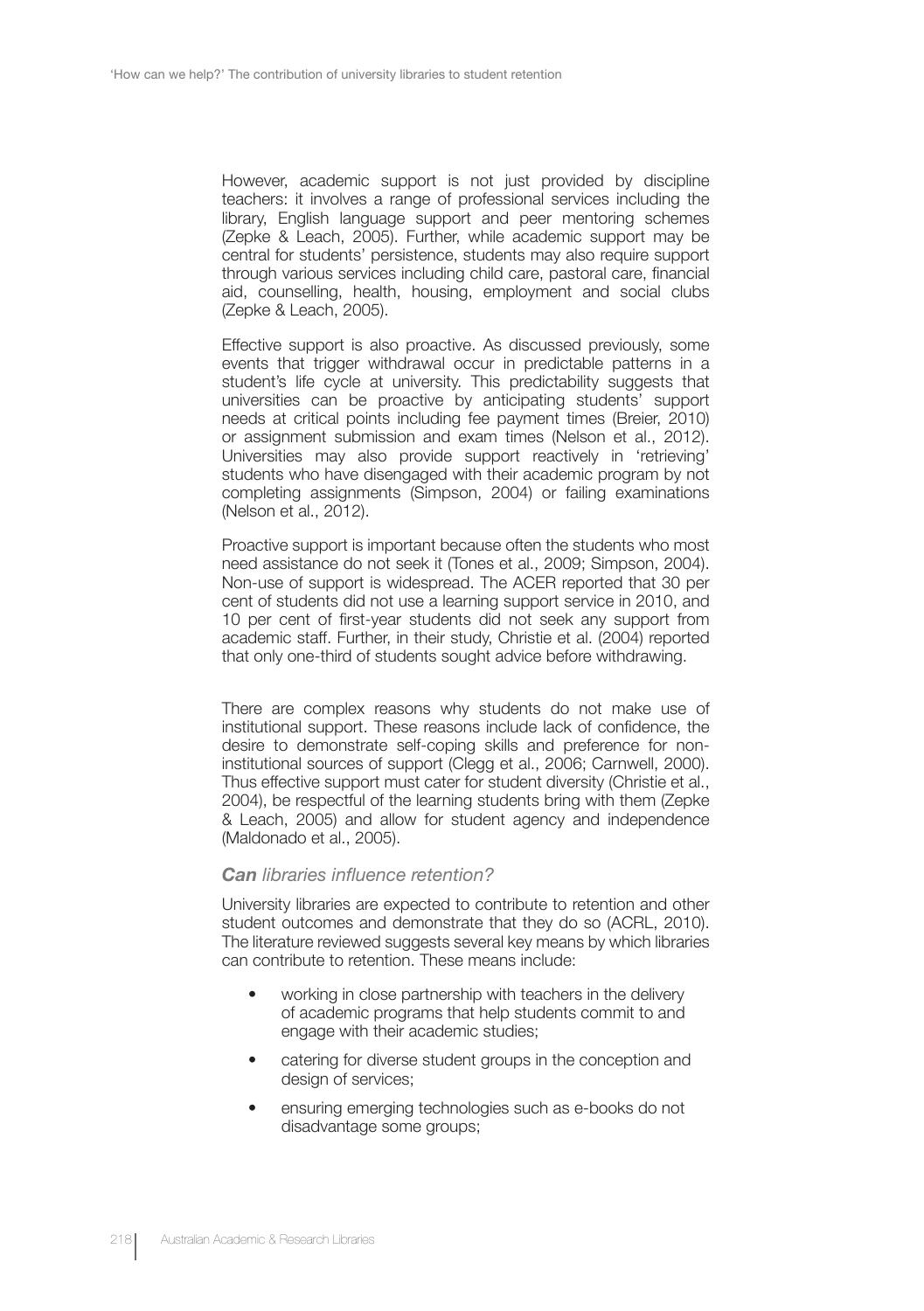- anticipating trigger points for withdrawal that can be influenced by the library; and
- working collaboratively with other support services to provide students with integrated support.

First, libraries can contribute by helping students to commit and engage academically (Tinto, 2003). To do so, students need access to appropriate information resources and library services. Further, students are more likely to use library resources and services when their academic programs are challenging (Kuh & Gonyea, 2003). Accordingly, libraries need to collaborate with discipline teachers to ensure students have both access to the resources and services they need and the literacy required to make effective use of them.

Several papers in the review provide examples of how libraries are forging new relationships with faculties and teachers to provide integrated and targeted support (Lillard, Norwood, Wise, Brooks & Kitts, 2009). One method of collaboration is to embed library support within units of study, particularly through learning management systems (Dale & Cheshir, 2009; Lillard et al., 2009). There are time and staffing costs involved in this close library-academic cooperation (Hoffman, 2011) and these costs may lead to some resistance from both academic and library staff (Lillard et al., 2009). However, the embedding of library support within units or courses allows for more targeted and integrated support for students.

A second means by which libraries can contribute to retention is by specifically recognising and catering for diverse student groups. Retention rates in Australia are lower for some traditionally underrepresented groups such as students from low SES backgrounds, off-campus and/or mature-aged undergraduates (DEEWR, 2011 & 2010). While there are many reasons behind non-completion, students from some underrepresented groups may come to university with perspectives, skills and resources that differ from the majority. For example, it has been speculated that distance education students have inadequate access to computers (Haddow & Joseph, 2010), differ from other students in their familiarity with computers (Renner, Vardaman & Norton, 2007), and face dispositional barriers and skill gaps in accessing information and resources (Brumfield, 2008).

Libraries need to be proactive in anticipating the different backgrounds and resource needs of students and ensuring that the prior experiences of students are valued and validated in the provision of library resources and services. However, as is the case for general support services, the literature reports a high incidence of non-use of library services. Again, proactive support may be required (Haddow & Joseph, 2010; Liu & Luo, 2011) to ensure those most in need of library services have the access they require.

Some non-use of library resources derives from differences between disciplines and the expectations of academic programs (Goodall & Pattern, 2011). Given that retention is influenced by good teaching and a curriculum that challenges students to learn (ACER, 2011),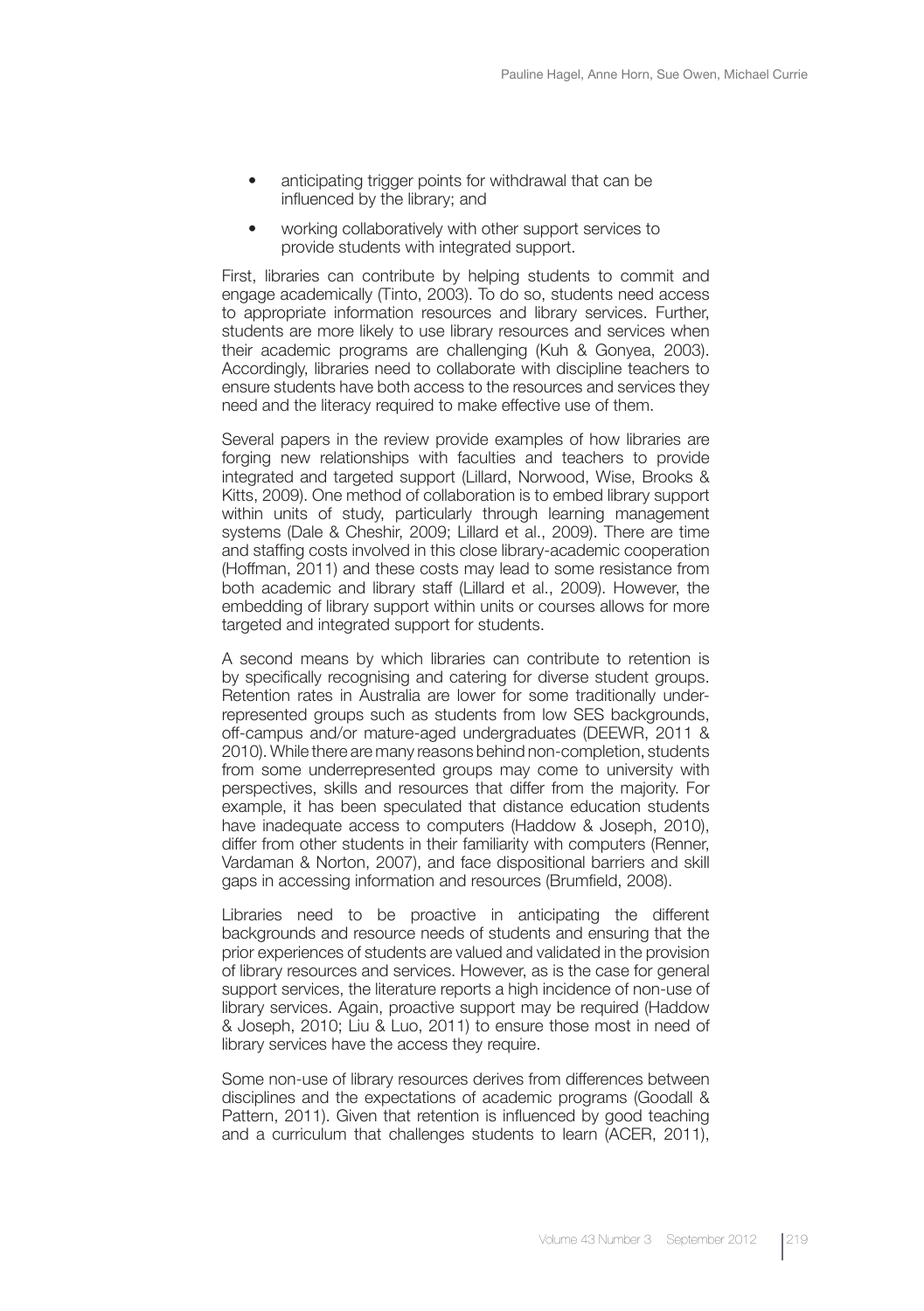libraries may need to be proactive in collaborating with teachers to develop curriculum that requires library use and incorporates information literacy skills (Beetham, McGill & Littlejohn, 2009).

Third, if libraries are to assist in retaining students they also need to be mindful of differences between students in their preferences and experiences of online and other technologies. For example, findings reported by Liu and Luo (2011) indicated that some participants found 'digital libraries' unfamiliar, uncomfortable or difficult to use for activities such as accessing course readings and materials, searching for and downloading items and reading online. Students struggled due to the lack of human help, poorly scanned text, slow download speeds and requirements to read onscreen (Liu & Luo, 2011).

Additional issues for student access surround the use of technologies such as mobile computing (Shen, 2011) and e-books (Guilen, 2010). Mobile access has implications for the design of library websites and learning spaces (Seeholzer & Salem, 2011), the types of services best accessed by this means and the 'readability' of information for students who wish to use these devices (Guilen, 2010). Importantly for retention, mobile access has the potential to provide useful services and reduce access barriers to students as they move between work, study and family responsibilities.

There are other issues for libraries and students related to the use of e-books including search time and costs (Shrimplin, Revelle, Hurst & Messner, 2011; Guilen, 2011) and ease of reading (Rowlands, Nicholas, Jamali & Huntington, 2007). Appleton and Baird (2004) investigated attitudes towards e-books of midwifery students studying by distance, some of whom had families. Among the disadvantages the students reported was the time it took to read e-books online. Reading time was a particular concern for students who were already time-poor and had to share one computer with other family members. The alternative of printing off some portion of an e-book was also seen negatively due to the financial costs incurred. Potentially, students who are already more at risk of withdrawing due to their financial or family circumstances may be triggered to actually withdraw if they believe that the technologies they need to use increase their costs of studying. With technologies evolving rapidly, university libraries need to ensure that at-risk students are not further disadvantaged by the increasing use of e-books and other technologies.

Fourth, libraries may play a role at potential trigger points for withdrawal that arise from a student's academic program or from their use of library resources and services. As discussed earlier in the paper, assignment submission times are predictable trigger points for some students to withdraw (Nelson et al., 2012). By working with teaching staff to ensure students have, for example, point-of-need access to resources and training, libraries may influence withdrawal decisions by students. For students who are already struggling, it may take little to trigger a withdrawal decision: the failure to receive a requested book in a timely fashion for an off-campus student; difficulties in navigating databases or locating full text articles critical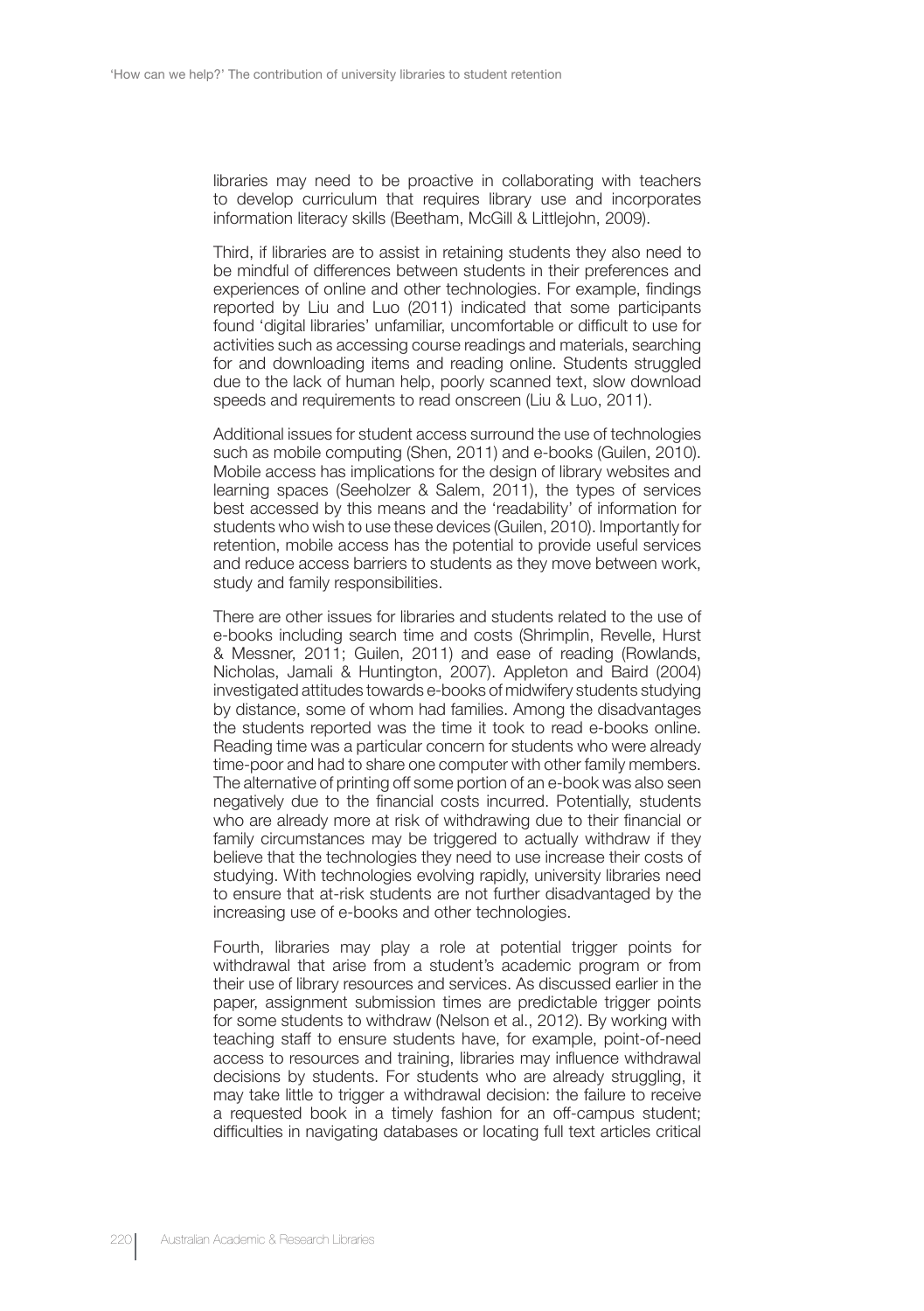for an assignment; or the receipt of a notification about significant outstanding fines for overdue resources or borrowing encumbrances.

Finally, the quality of a library's collaborations with other institutional support areas may be influential in retention. As discussed, withdrawal decisions are unlikely to result from a single factor. Therefore, it is most unlikely that a single support service will be critical for student retention. Rather, retention may be enhanced if students are provided with integrated and seamless support through collaborations between a library and other university functions and services.

One means of achieving integrated support is through a learning commons. Accardi et al. (2012) provides a useful review of the literature covering the development of learning commons which blend traditional library services and resources with IT facilities and support, language skill units and other student services (Accardi et al., 2012). However, the concept of a learning commons does not easily transform into a model of integrated support for off-campus and online students. Despite the practice of libraries offering targeted information services for off-campus students (Oldham, 2008; Renner et al., 2007), there is little evidence in the literature that off-campus or online students are offered the equivalent of a learning commons as a means of improving their retention.

#### *Do libraries influence retention?*

The ACRL (2010) has argued that libraries should conduct more research using data about library use and resources to demonstrate their impact on important outcomes such as student retention and attainment. Accordingly, this section examines studies reported in the literature that have done so. Although some of these studies did not focus on retention, specifically, they are reviewed here because (a) they employed research methods similar to that advocated by the ACRL (2010) and (b) the variables they investigated along with library use – grade attainment or grade point average – are themselves, drivers of student retention (Nora, Barlow & Crisp, 2005). These seven studies are presented in chronological order in Table 1. Details are also provided about the method, context and the variables measured for each study.

As indicated in Table 1, four of the seven studies used data from a single institution while two drew on institutional data across institutions. One study (Kuh & Gonyea, 2003) used a survey to collect data. The studies using institutional data took one of two approaches: either the studies correlated what libraries *have* (e.g., numbers of staff, collections or awards, library rank, expenditures, amount of space) with student outcomes such as retention, or they correlate what students *use* from libraries as measured by, for example, number of book borrowings, number of log-ins to library databases, time spent online. Examples of the first type of studies in Table 1 are Emmons & Wilkinson (2011) and Mezick (2007); examples of the second include Cox & Jantti (2012), Goodall & Pattern (2011), Wong & Webb (2011) and Haddow & Joseph (2010). This second set includes examples of 'transactional' use as critiqued by Fleming-May (2011).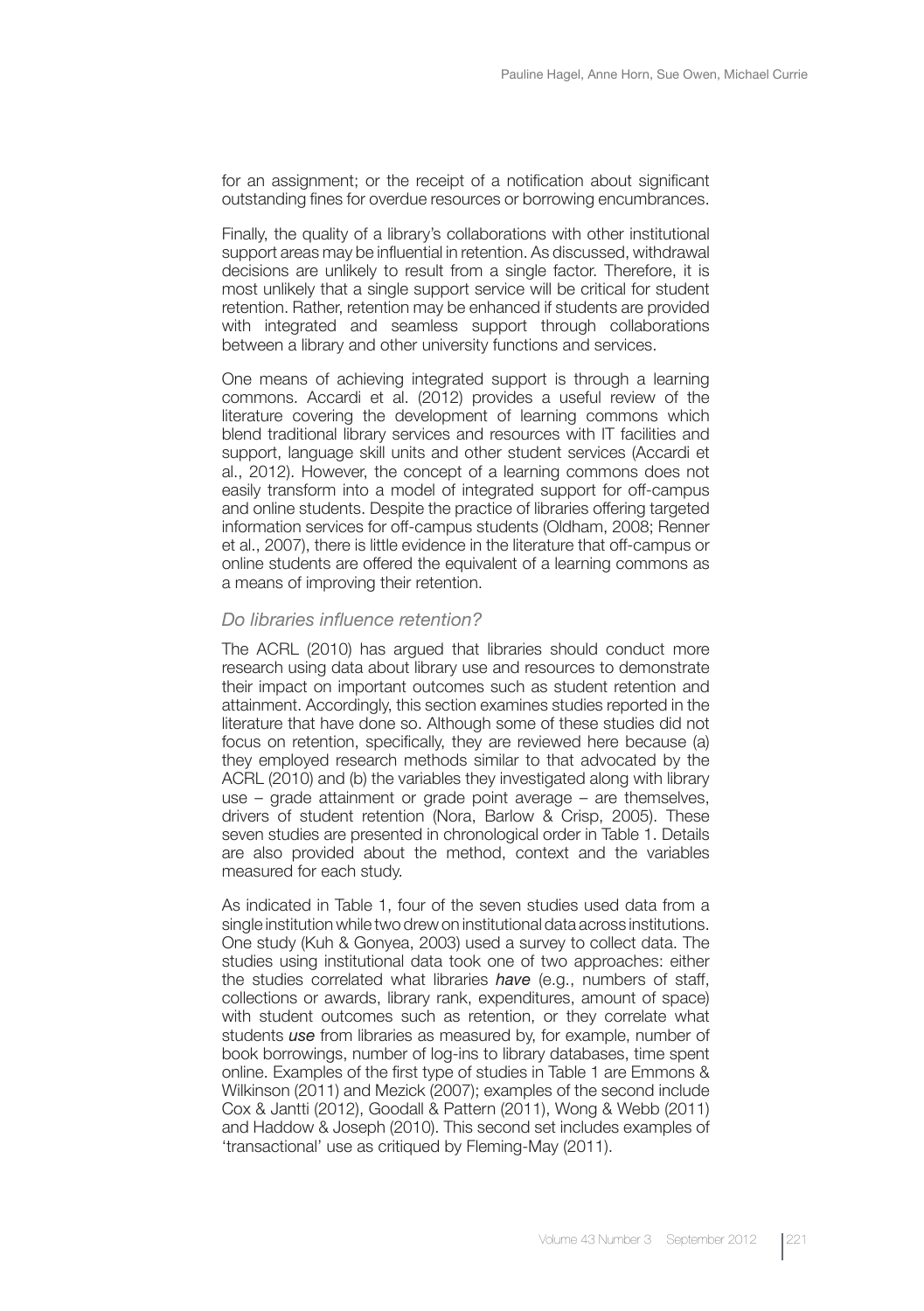|                                 |                                                   | Table 1: Studies of a library's impact on retention and other outcomes                                                                                                               |                                                                              |
|---------------------------------|---------------------------------------------------|--------------------------------------------------------------------------------------------------------------------------------------------------------------------------------------|------------------------------------------------------------------------------|
| Authors and<br>year             | Context and<br>method                             | Independent variables                                                                                                                                                                | Dependent/outcome variables                                                  |
| Kuh & Gonyea<br>(2003)          | US, cross sectional library experiences<br>survey |                                                                                                                                                                                      | perceptions of gains in information<br>literacy, overall gains from college, |
|                                 |                                                   |                                                                                                                                                                                      | satisfaction with college<br>experience                                      |
| Mezick (2007)                   | US, cross sectional                               | total library expenditures, expenditures<br>on materials, monographs, serials,<br>professional salaries                                                                              | retention (annual)                                                           |
| Joseph (2010)<br>Haddow &       | Australia, single<br>institution                  | databases, meta search tools and reserve<br>PC logins, catalogue logins, logins to<br>items borrowed, number of library                                                              | retention at mid and end semester                                            |
| Emmons &<br>Wilkinson<br>(2011) | US, cross sectional<br>survey                     | circulation), services (number of reference<br>(numbers and expenditure), use (initial<br>Library staff-student ratio, collection<br>questions and students receiving<br>nstruction) | retention and graduation rate                                                |
| Pattern (2011)<br>Goodall &     | UK, single<br>institution                         | number of book loans, library visits and<br>logins to e-reserve                                                                                                                      | grade attainment                                                             |
| Wong & Webb<br>(2011)           | Hong Kong, single<br>institution                  | number of book or AV loans of student                                                                                                                                                | grade point average at graduation                                            |
| Cox & Jantti<br>(2012)          | Australia, single<br>institution                  | items borrowed, time spent online by<br>student                                                                                                                                      | weighted average mark                                                        |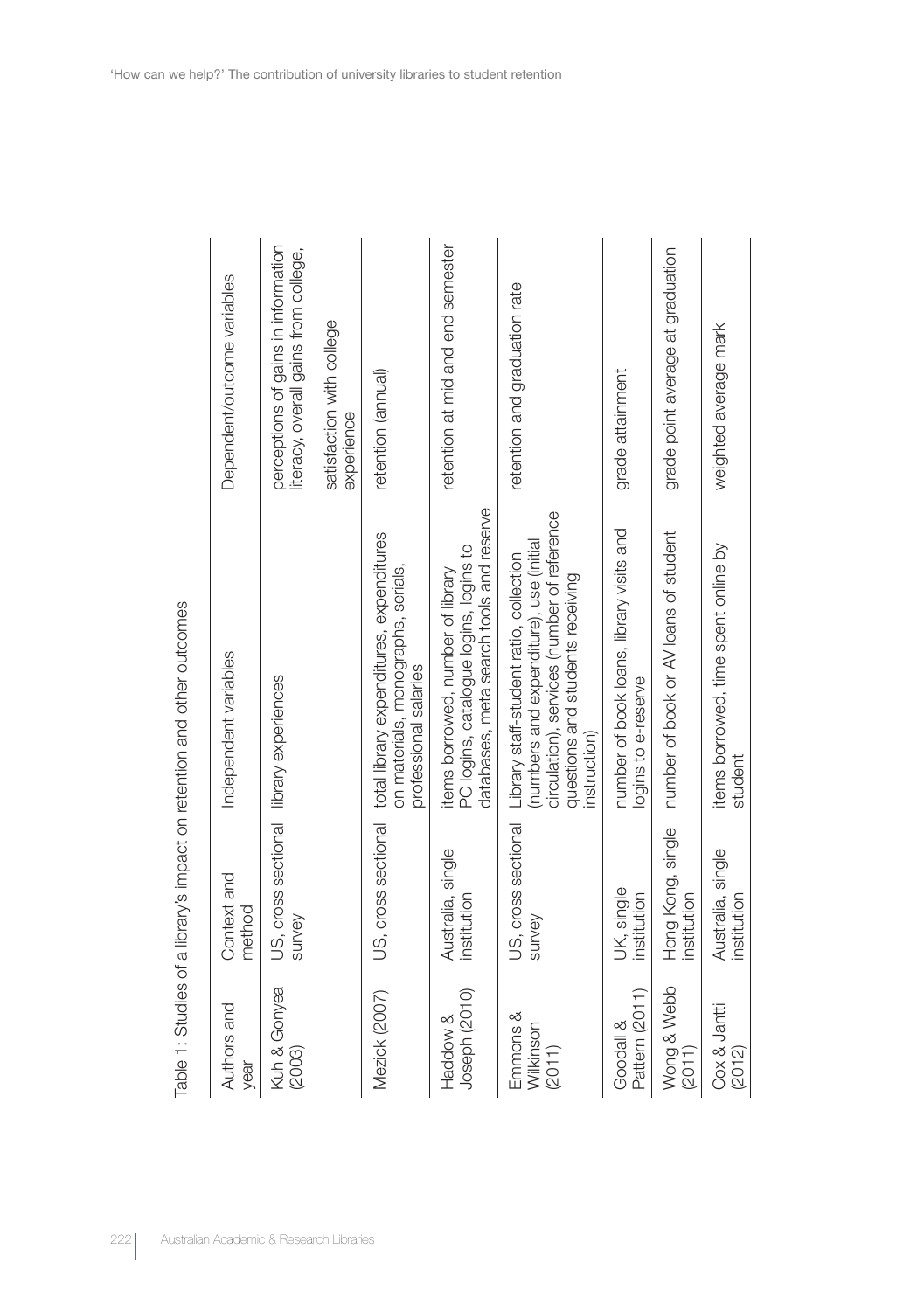Six of these studies sought to correlate student outcomes such as retention or attainment with the resources of a library (e.g., Mezick, 2007) or the number of transactions that students have with a library (e.g. Emmons & Wilkinson, 2011). These studies reported a positive relationship between the student outcomes and the independent variables. However, as they used correlation analyses, these studies did not demonstrate that libraries directly influence retention and related outcomes.

By contrast, Kuh & Gonyea (2003) used regression analyses to investigate whether library use by students influenced their perceive gains, satisfaction and experience of university. Kuh & Gonyea (2003) found that, after controlling for variables such as the academic challenge of different units that drives library use in the first place, library experiences did not have a substantial influence on any of the independent variables. Rather than the amount of resources or library use influencing student outcomes such as retention, both Emmons & Wilkinson (2011) and Kuh & Gonyea (2003) noted that resource amounts and student use are likely to co-vary with other factors such as elite institutional status, entry standards, financial resources and general levels of support. In concluding, Kuh & Gonyea (2003) argued that it is the challenge of a student's academic program that drives use of the library rather than the existence of the library resources per se. A similar conclusion may be drawn from those studies examining library use: It is the challenge and requirements of a student's academic program that drive students to use the library.

The ACRL (2010) has called for more 'correlation' studies and for the collection of more types of institutional and library use data, but correlation studies cannot demonstrate that a library has a direct impact on retention and other outcomes. Further, Fleming-May (2011) has argued that there are considerable problems in defining and collecting library use data. Rather than being influenced by library inputs or the amount of student use, improvements in persistence and retention are more likely to result from the challenge of a student's academic program and the "complex interrelationships between these factors and the professional library staff and the students and faculty" (Emmons & Wilkinson, 2011: 146).

# INVESTIGATING LIBRARY IMPACT – FUTURE DIRECTIONS FOR RESEARCH

Scrolling through her emails four weeks later, Carla Johnson finds the completed literature review returned to her for comment.

Carla notes that the review identified several potential means by which libraries may influence retention and other outcomes. These means include working in close partnership with teachers, catering for diverse student groups, ensuring emerging technologies do not disadvantage some groups, anticipating trigger points for withdrawal and working collaboratively with other support services.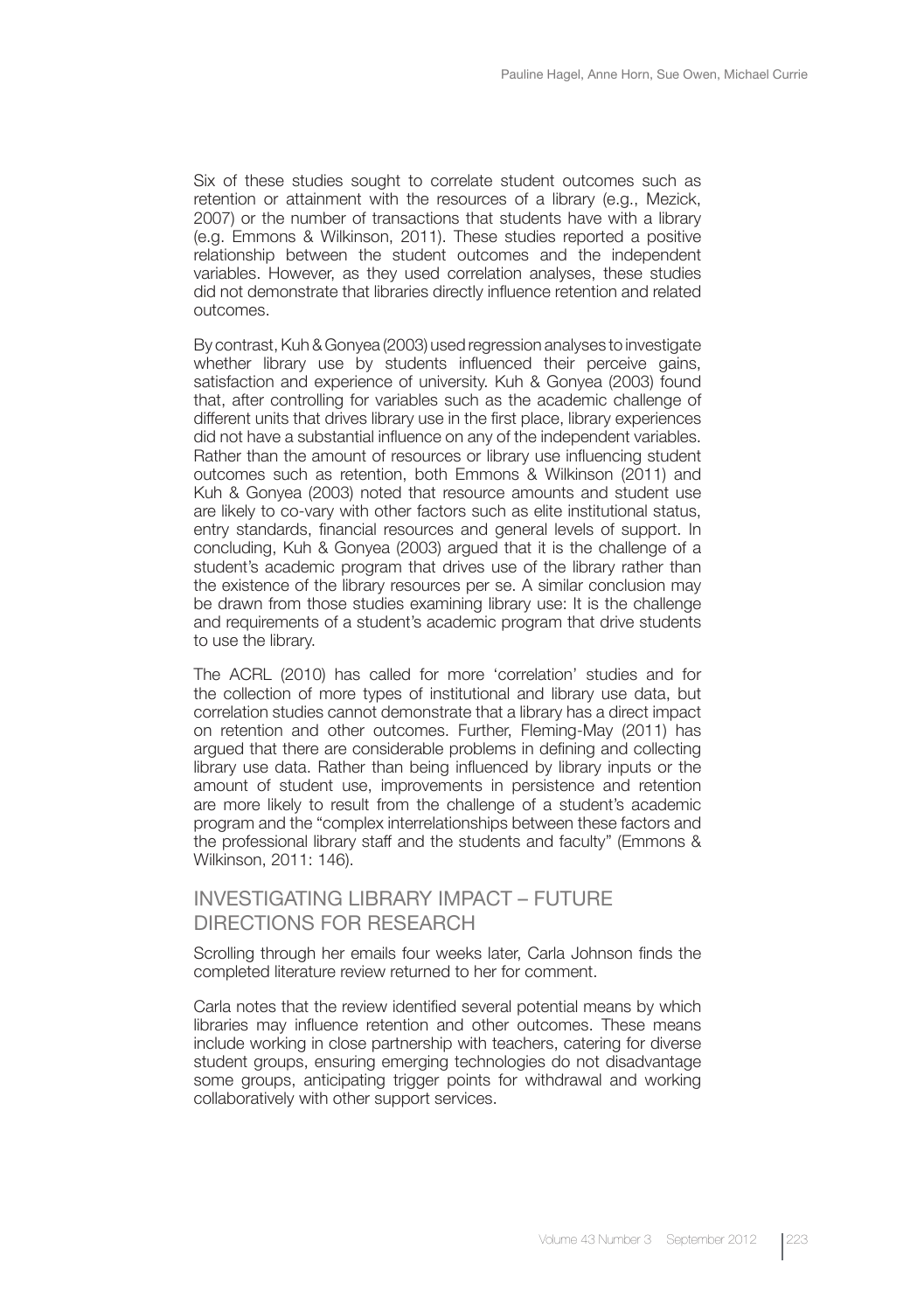The conclusions held no real surprises for Carla. However, she was struck that the existing empirical studies cannot demonstrate that a library has a direct impact on student outcomes. Was there some incongruence between the complex factors and relationships which influenced retention and the forms of research and data collection encouraged by the ACRL? At this point, Carla decided to circulate the review to her team of library managers for discussion at their next scheduled meeting.

In the ensuing weeks she received several informal comments about the findings of the review:

> *We've tried collaboration with academics in the past with varying degrees of success. This review gives us a stronger rationale for pushing for deeper collaborations. The HEPPP funds could be used to drive an initiative in a course where there is a high percentage of students from low SES backgrounds.*  (Stavros, Manager Teaching and Learning)

> *While our satisfaction survey results are always high, perhaps we need to dig deeper. Maybe the very students we need to reach most are not using our services. I guess, too, satisfaction results only reflect the views of students who have stayed to the end of the semester. What about those who have withdrawn?* (Adriana, Deputy University Librarian)

> *We already provide a lot of targeted support to offcampus students and have lots of online tutorial and other resources for students. I'm not sure that our resources can be stretched any further.* (Pablo, Manager Library Off-campus Services)

> *I've seen a recent jump in the number of students seeking help over the use of e-books. Perhaps we need to verify how significant an issue this is and how our off-campus and low SES students are affected.*  (Matilde, Manager Frontline Outreach Services)

> *This idea of 'trigger points' got me thinking. We have largely reduced the kinds of triggers and barriers that the review refers to but we need to find out if there are other things that students perceive as barriers or that trigger them to drop-out.* (Lynne, Manager Innovation and Communication)

> *I still think there is value in collecting 'use' data even though it can't tell us how students use resources. Maybe we need to collect data at the subject and course level, too, through the learning management system (LMS). Depending on the thrust of the project we agree to, we could also try and get progressive*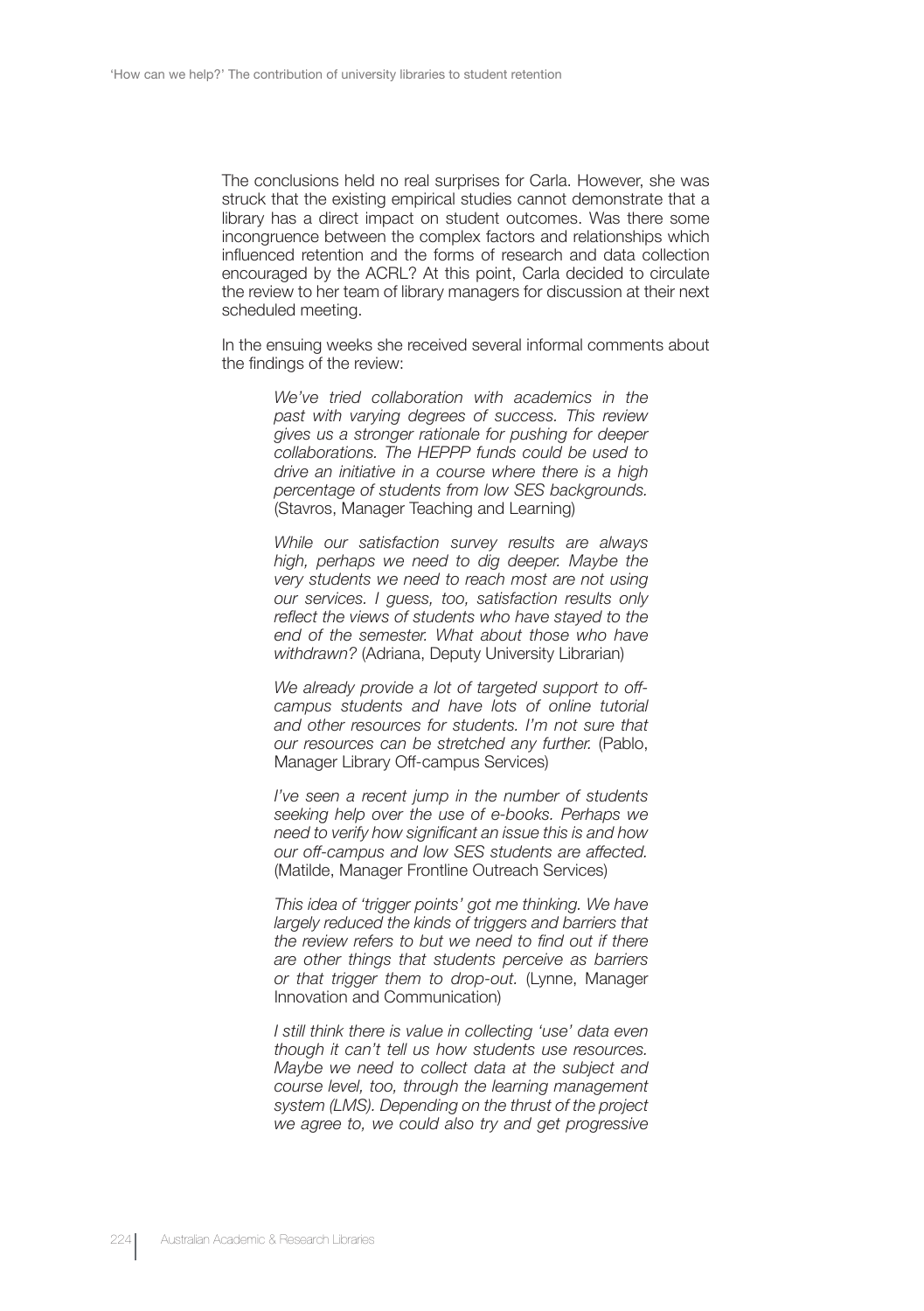*and summative performance data at the subject level.* (Jolanta, Manager Quality Assurance)

*It will be difficult getting access to a unit. However, our liaison librarian with the School of Health & Wellbeing has productive relationships with some course leaders and has been active through the LMS in some units already. However, she has reported how time consuming this is. Perhaps it's time to more thoroughly test and evaluate the practicalities of these approaches.* (Lim Kan, Manager Faculty Health Library)

*"Whatever we do it needs to be scalable. We have to be realistic about what we can do."* (Kathryn, Business Manager)

## CONCLUSION

A priority for higher education in Australia is to increase participation rates across diverse student groups and to improve student outcomes, especially the retention rates of under-represented groups. To achieve this priority, the Australian Government has backed strategic projects with significant funds under the Higher Education Participation and Partnerships Program.

Improving retention requires united effort from all parts of a university. However, a university library faces a substantial challenge in demonstrating to its institution that it makes a unique contribution to retention. The review of the retention literature indicates some potential means by which libraries make a contribution, namely by:

- working in partnership with teachers and students directly, for example through embedded librarian services that help students to commit to and engage with their academic studies ;
- specifically recognising and catering for at risk groups in the way library resources and services are conceived and provided;
- ensuring that the technologies used to provide resources and support cater for the needs of all students;
- identifying, anticipating and responding to retention trigger points within the library's control to minimise the likelihood that students will give up and depart the institution; and
- working in partnership with support areas throughout the university to ensure integrated support to students at risk of non-completion.

These potential means of contribution suggest approaches that go beyond a focus on resource inputs or student transactions with a library.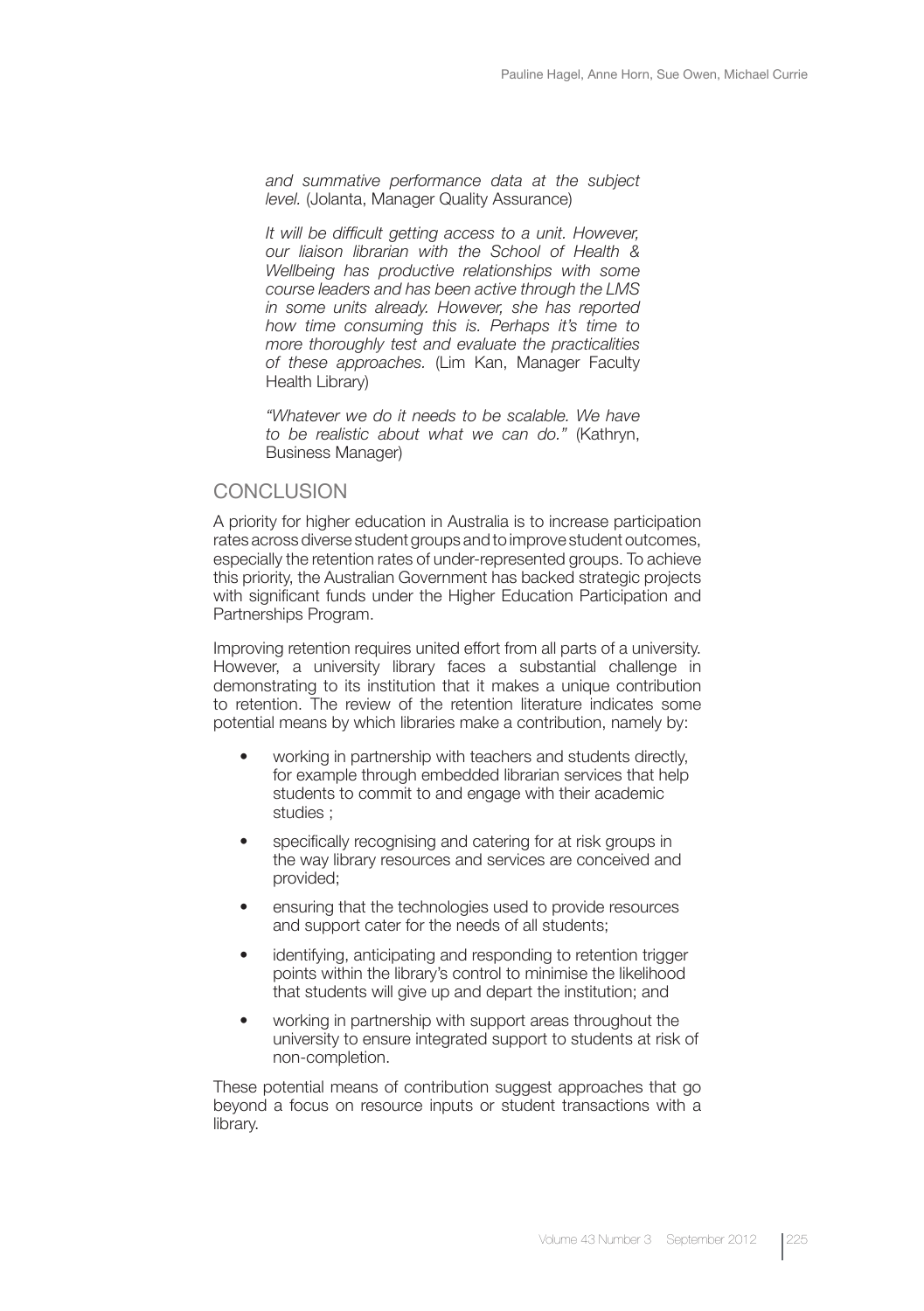Within Carla Johnson's University Library, progress towards making a contribution to retention continues:

- Carla met with her management team and a productive discussion ensued.
- The library's application for University HEPPP funds was successful. Based on the literature review, a number of research questions were identified and a two-stage research plan was developed.
- Stage 1 of the project involved an investigation, through largely qualitative methods, of the experiences of offcampus students in using the library. Students were recruited, voluntarily, from a list of all those students enrolled in three undergraduate courses. Criteria for selecting these courses were that each had (1) a high proportion of students from low SES backgrounds, (2) a high-proportion enrolled in off-campus, and (3) historically lower rates of progress and completion than the university average. The research questions to be addressed through these interviews were derived from the findings of the literature review. They were designed to probe the particular experience of low SES students and were conducted in a manner sensitive to the privacy and situation of the respondents.
- Findings of Stage 1 will be used to inform the development and evaluation of initiatives for Stage 2. The literature review indicated that the library's contribution to retention derives mainly from its use by students in the context of particular courses and assessment requirements. Therefore, it is anticipated that the Stage 2 may involve working in collaboration with a course leader within a particular unit of study (and, potentially, with other support areas within the university) to enhance the students' experiences of the library and their information access. Should Stage 2 develop as planned then the data collected for evaluation purposes would include: pre-and postsurvey data from students about their knowledge and use of library resources, interview data from the librarian liaison and teaching staff involved, and data about student engagement, unit performance and retention in the unit.

Carla also approves the dissemination plan for the key findings of the project. She is committed to supporting student outcomes at her University and in Australian universities more broadly.

## ACKNOWLEDGEMENT

This paper is part of a research project undertaken through Deakin University's Participation and Partnerships Program initiatives funded by the Higher Education Participation and Partnerships Program. The valuable contribution of Ms Alexia Maddox, Research Assistant is also acknowledged as a member of the project research team.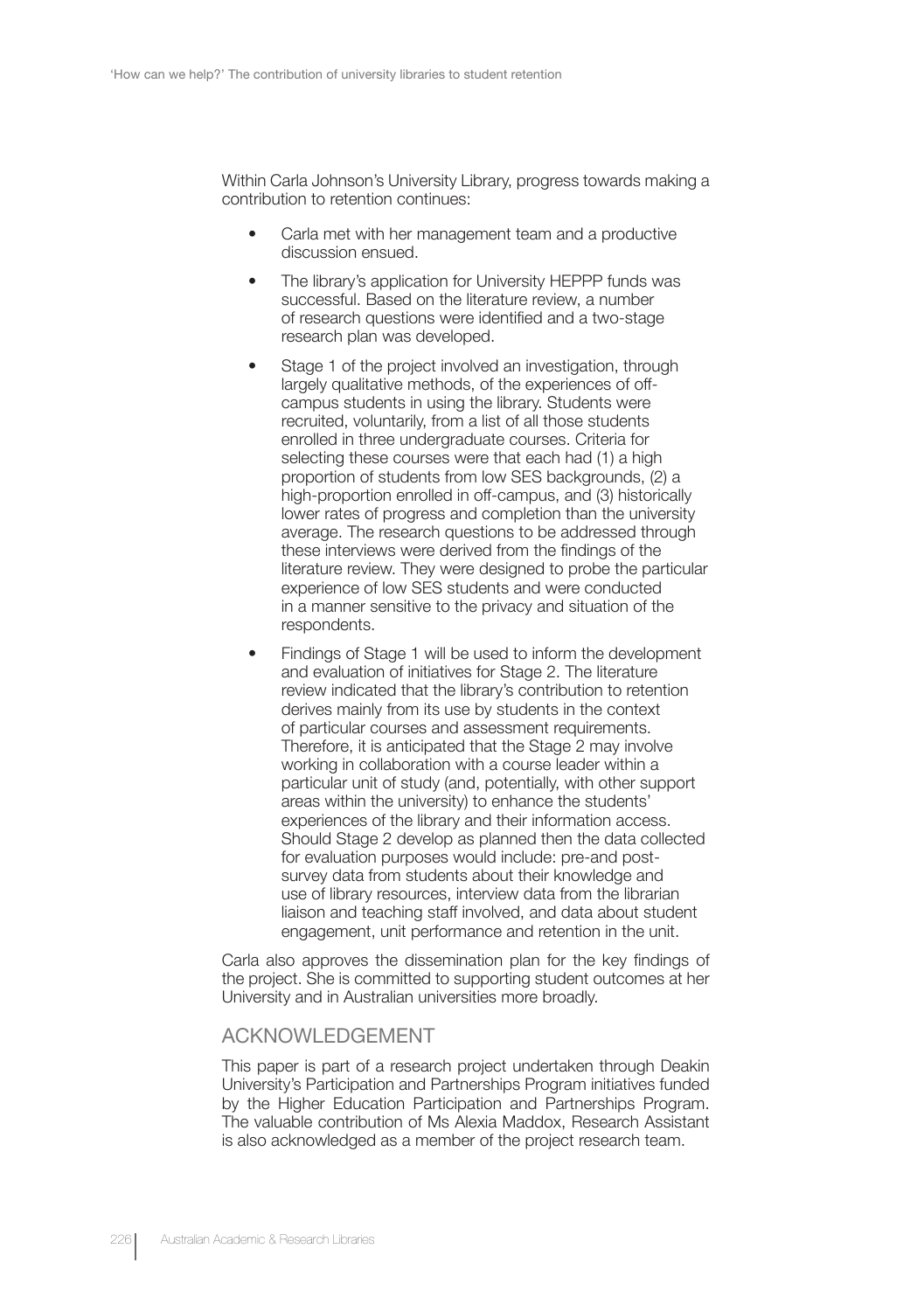## **REFERENCES**

Aird, R., Miller, E., van Megen, K. & L. Buys. 2010. *Issues for students navigating alternative pathways to higher education: Barriers, access and equity*, Griffith University.

Appleton L. & H. Baird. 2004. The use of electronic books in midwifery education: the student perspective. *Health Information and Libraries Journal*. 21(4): 234-252.

Accardi, M. T., Cordova, M. & K. Leeder. 2012. Reviewing the library learning commons: History, models, and perspectives. *College & Undergraduate Libraries*. 17(2/3):310-329.

Association of College and Research Libraries (ACRL) 2010. Value of academic libraries: a Comprehensive Research Review and Report: Chicago: Association of College and Research Libraries. http://www.ala.org/acrl/sites/ala.org.acrl/files/content/issues/value/ val report.pdf.

Australian Council for Educational Research (ACER). 2011. Dropout DNA, and the genetics of effective support. *Research Briefing*. v11 June.

Beetham, H., McGill, L. & A. Littlejohn. 2009. *Thriving in the 21st century, Learning Literacies for the Digital Age (LLiDAProject)*. http:// www.jisc.ac.uk/media/documents/projects/llidareportjune2009.pdf

Bradley, D., Noonan, P., Nugent, H. & Scales, B. 2008. *Review of Australian Higher Education. Final Report*. December. http://www. deewr.gov.au/HigherEducation/Review/Documents/PDF/Higher%20 Education%20Review\_one%20document\_02.pdf

Breier, M. 2010. From 'financial considerations' to 'poverty': towards a reconceptualisation of the role of finances in higher education drop out'. *Higher Education*. 60(6): 657-670.

Brumfield, E.J. 2008. Using online tutorials to reduce uncertainty in information seeking behaviour. *Journal of Library Administration*. 48(3/4): 365-377.

Carnwell, R. 2000. Approaches to study and their impact on the need for support and guidance in distance learning. *Open Learning*. 15(2): 123-140.

Castles, J. 2004. Persistence and the Adult learner: factors affecting persistence in open university students. *Active Learning in Higher Education.* 5(2): 166-179.

Christie, H., Munro, M. & T. Fisher. 2004. Leaving university early: exploring the differences between continuing and non-continuing students. *Studies in Higher Education*. 9(5): 617-636.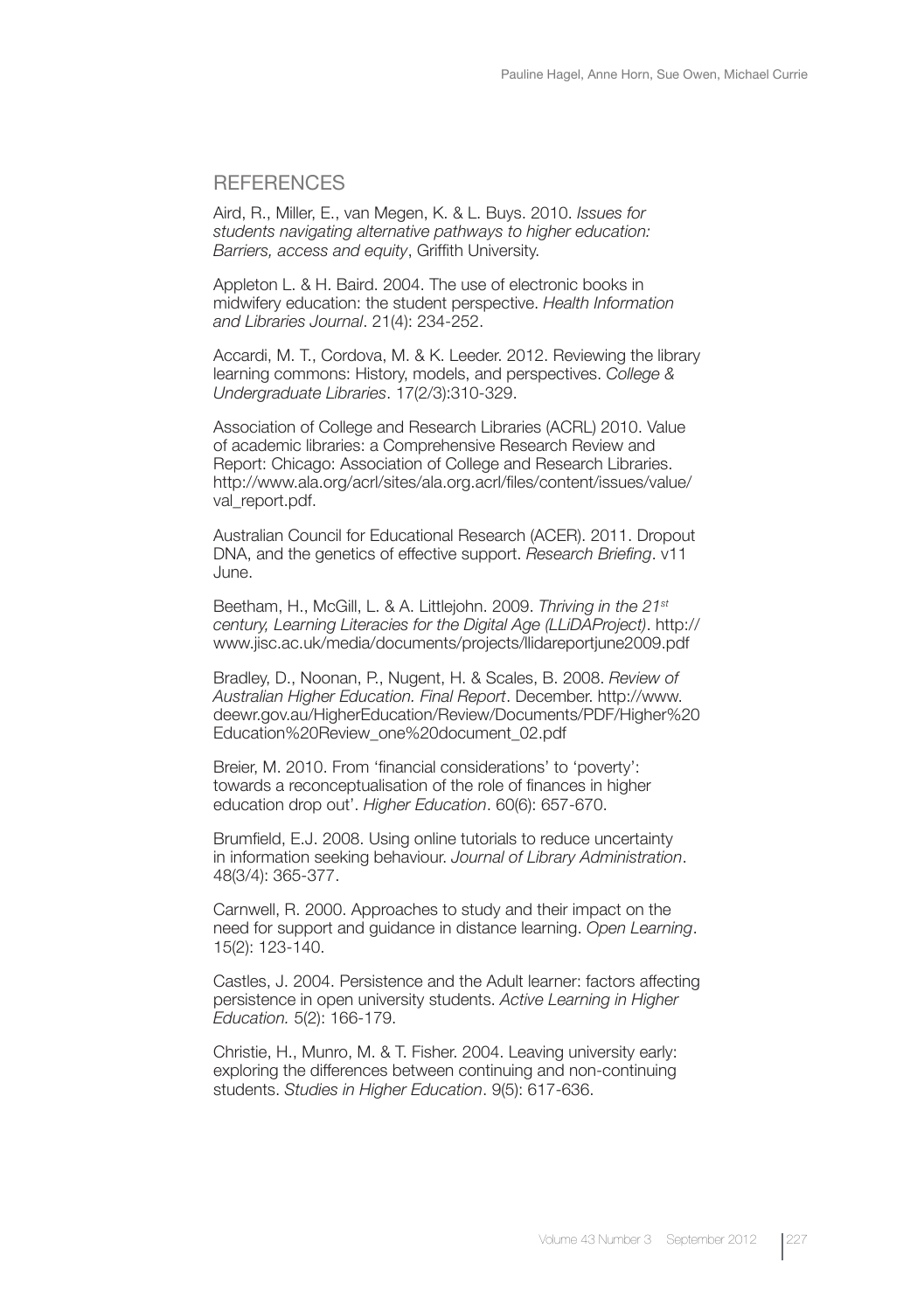Clegg, S., Bradley, S. & K. Smith. 2006. 'I've had to swallow my pride' help seeking and self-esteem. *Higher Education Research & Development*. 25(2): 101-113.

Collier, P.J. & D.L. Morgan. 2008. "Is that paper really due today?": Differences in first-generation and traditional college students' understandings of faculty expectations. *Higher Education*. 55 (4):425-446.

Commonwealth of Australia. 2009. Transforming Australia's Higher Education System. http://www.deewr.gov.au/HigherEducation/ Documents/TransformingAusHigherED.pdf

Cox, B. & M. Jantti. 2012. Capturing business intelligence required for targeted marketing, demonstrating value and driving process improvement. http://ro.uow.edu.au/asdpapers/242

Dale, P.& K. Cheshir. 2009. Collaboration between librarians and learning technologists to enhance the learning of health sciences students. *New Review of Academic Librarianship*. 15(2):203-216.

Department of Education, Employment and Workplace Relations (DEEWR). 2011. *Appendix 5.5: Equity - Retention Rates by State and Table A Higher Education Provider*, 2003 to 2007. http:// www.deewr.gov.au/HigherEducation/Publications/HEStatistics/ Publications/Pages/Appendix5.aspx

Department of Education, Employment and Workplace Relations (DEEWR). 2010. Undergraduate Applications, Offers and Acceptances 2010. http://www.deewr.gov.au/ HigherEducation/Publications/HEReports/Documents/ UndergradAppsOffersAccept2010.pdf.

Emmons, M. & F.C. Wilkinson. 2011. The academic library impact on student persistence, *College and Research Libraries*. 72(2):128- 149.

Fleming-May, R. A. 2011. What is library use? Facets of the concept and a typology of its application in the literature of library and information sciences. *The Library Quarterly*. 81(3):297-320.

Gilardi, S. & C. Guglielmetti. 2011. University life of non-traditional students: engagement styles and impact on attrition. *The Journal of Higher Education*. 82(1): 33-53.

Glogowska, M., Young, P. & L. Lockyer. 2007. Should I go or should I stay? A study of factors influencing students' decisions on early leaving. *Active Learning in Higher Education*. 8(1):63-77.

Goodall, D. & D. Pattern. 2011. Academic library non/low use and undergraduate achievement. *Library Management*. 32(3): 159-170.

Guilen, N. 2010. Handheld E-Book readers and scholarship: report and reader Survey. *The Reference Librarian*. 52(1/2): 178-80.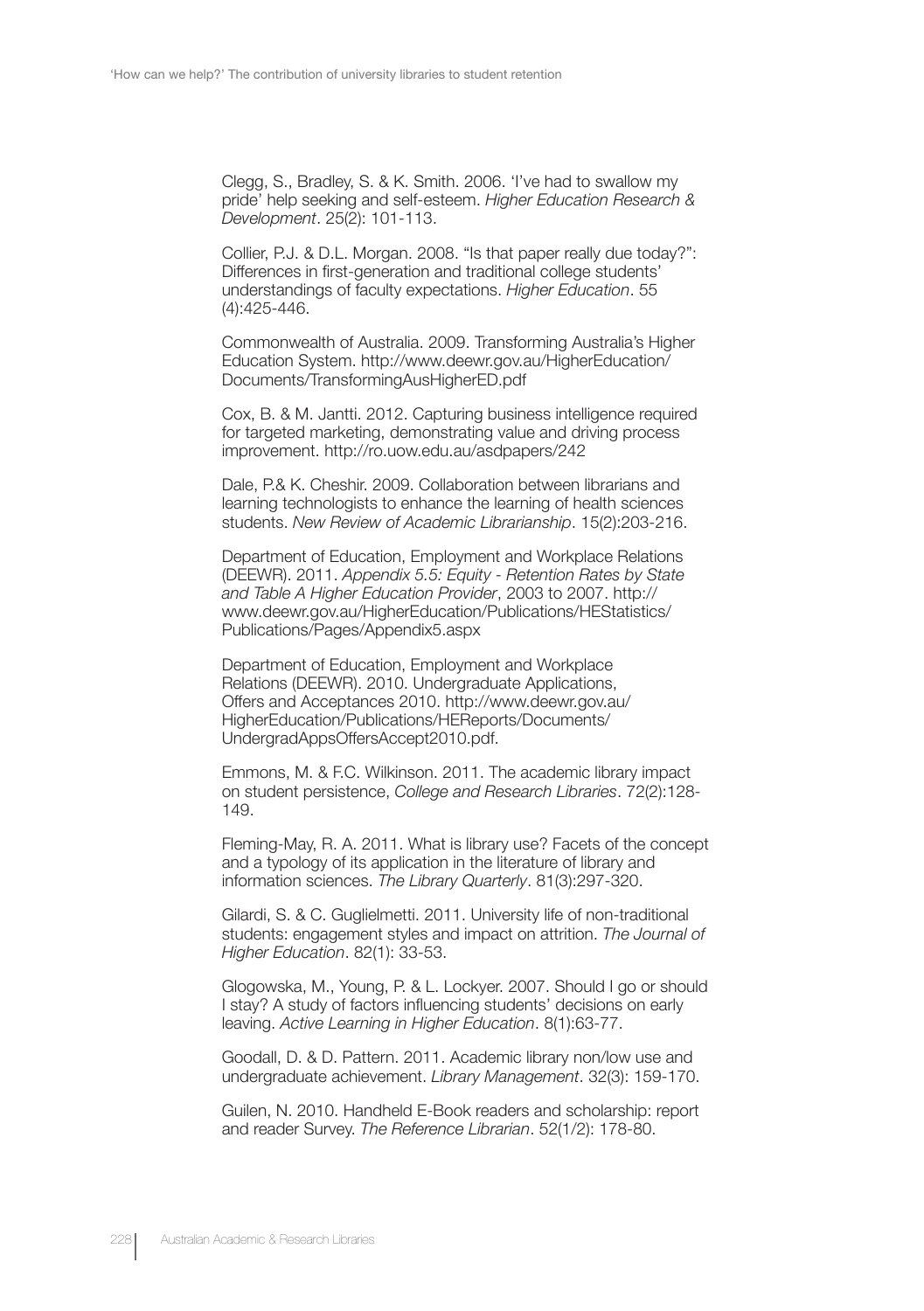Haddow, G. & J. Joseph. 2010. Loans, logins, and lasting the course: Academic library use and student retention. *Australian Academic & Research Libraries*. 41(4): 233-244.

Hoffman, S. 2011. Embedded academic librarian experiences in online courses. *Library Management.* 32(6/7): 444-456.

Kuh, G.D. & R.M. Gonyea. 2003. The role of the academic library in promoting student engagement in learning. *College and Research Library*. 64(4):256-282.

Lillard, L. L., Norwood, S., Wise, K., Brooks, J. & R. Kitts. 2009. Embedded Librarians: MLS Students as Apprentice Librarians in Online Courses. *Journal of Library Administration*. 49(1): 11-22.

Liu, Z & L. Luo. 2011. A comparative study of digital library use: Factors, perceived influences and satisfaction. *The Journal of Academic Librarianship*. 37(3): 230-236.

Maldonado, D. E. Z., Rhoads, R. & T.L. Buenavista. 2005. The student-initiated retention project: theoretical contributions and the role of self-empowerment. *American Educational Research Journal.*  42(4): 605-638.

McInnis, C., Hartley, R., Polesel, J. & R. Teece. 2000. *Non-Completion in the Initial Experiences of Australian Undergraduates*. Melbourne Centre for the Study of Higher Education, University of Melbourne.

Mezick, E.M. 2007. Return on investment: Libraries and student retention. *The Journal of Academic Librarianship*. 33(5):561-566.

Nelson, K. J., Quinn, C., Marrington, A. & J.A. Clarke. 2012. Good practice for enhancing the engagement and success of commencing students. *Higher Education.* 63(1):83-96.

Nora, A., Barlow, E. & Crisp, G. 2005. Student persistence and degree attainment beyond the first year in college. In *College Student Retention Success*. Ed. A. Seidman, (American Council on Education), chp 6.

Oldham, B. 2008. Providing library services to distance education students. *Journal of Interlibrary Loan, Document Delivery & Electronic Reserve*. 18(2): 219-227.

Parliament of Victoria. Education and Training Committee. 2009. *Inquiry into geographic differences in the rate in which Victorian students participate in higher education.* http://www.parliament.vic. gov.au/images/stories/committees/etc/HE\_Report/hepreliminaries. pdf

Renner, B. R., Vardaman, A. S. & M.J. Norton. 2007. Best practices for medical libraries to deliver materials to distance learners. *Journal of Interlibrary Loan, Document Delivery & Electronic Reserve*. 17(3): 85-97.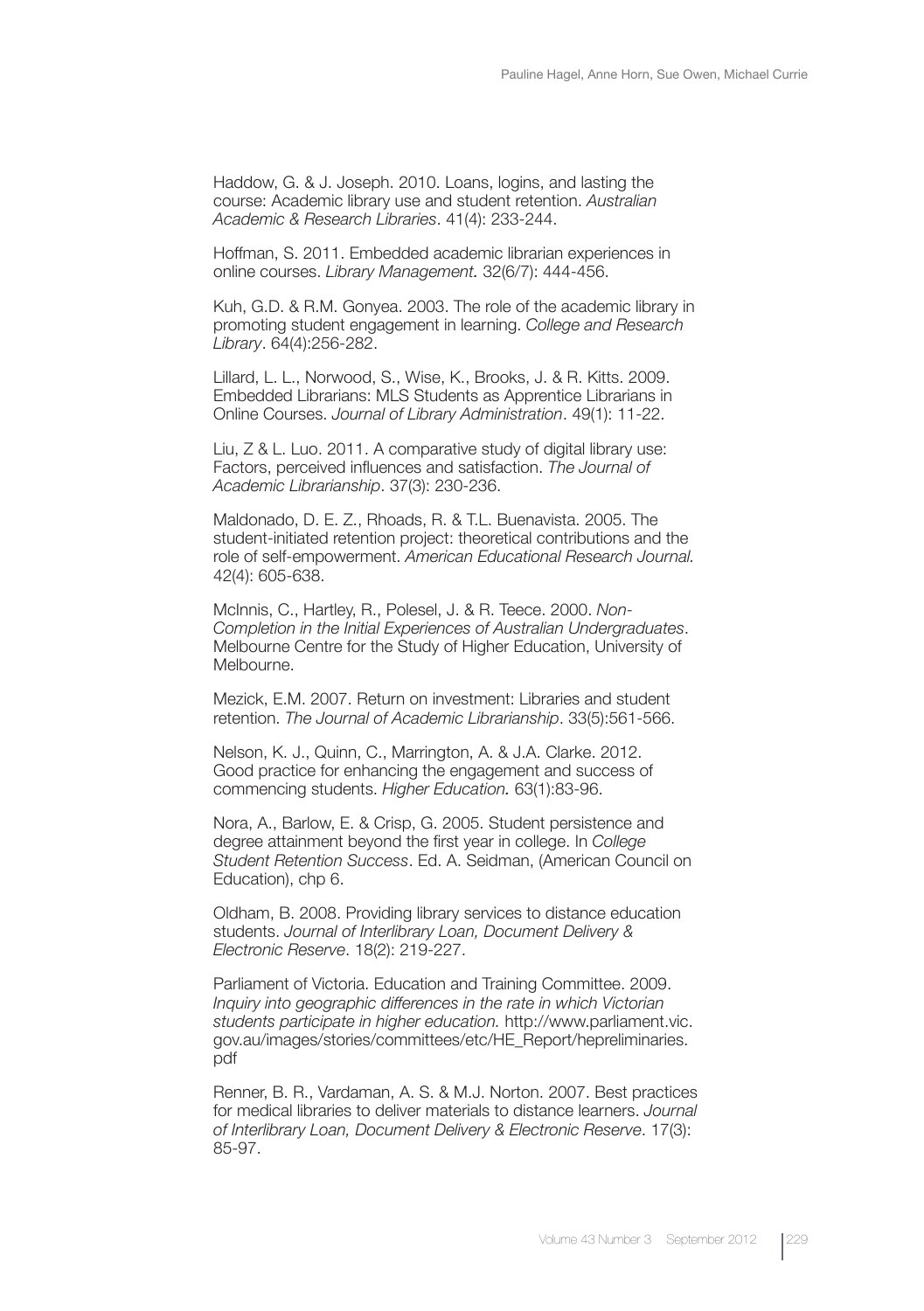Rowlands, I., Nicholas, D., Jamali, H. R. & P. Huntington. 2007. *What do faculty and students really think about e-books?* http:// www.ucl.ac.uk/infostudies/ian-rowlands/ir-publications/

Seeholzer, J. & J. A. Salem. 2011. Library on the go: A focus group study of the mobile web and the academic library. *College & Research Libraries*. 72(1): 9-20.

Shen, J. 2010. The E-Book lifestyle: An academic library perspective, *The Reference Librarian*, 52(1/2): 181-189.

Shrimplin, A.K., Revelle, A., Hurst, S. & K. Messner. 2011. Contradictions and consensus – clusters of opinions on E-books. *College & Research Libraries*. 72(2)181-192.

Simpson, O. 2004. The impact on retention of interventions to support distance learning students, *Open Learning*. 19(1): 79-95.

Thomas, L. 2002. Student retention in higher education: the role of institutional habitus. *Journal of Educational Policy.* 17(4): 423-442.

Tinto, V. 1993. *Leaving college: Rethinking the causes and cures of student attrition,* 2nd Ed. Chicago: University of Chicago Press.

Tones, M., Fraser, J., Elder, R., & K.M. White. 2009. Supporting mature-aged students from a low socioeconomic background. *Higher Education*. 59(4): 505-529.

Wong, S.H.R. & T.D. Webb. 2011. Uncovering meaningful correlation between student academic performance and library material usage. *College & Research Libraries*. 72(4) 361-370.

Woodley, A. 2004. Conceptualising student dropout in part-time distance education: pathologizing the normal? *Open Learning*. 19(1): 48-63.

Zepke, N. & L. Leach. 2010. Beyond hard outcomes: 'soft' outcomes and engagement as student success. *Teaching in Higher Education*. 15(6): 661-673.

Zepke, N. & L. Leach. 2005. Integration and adaptation: Approaches to the student retention and achievement puzzle. *Active Learning in Higher Education*. 6(1): 46-59.